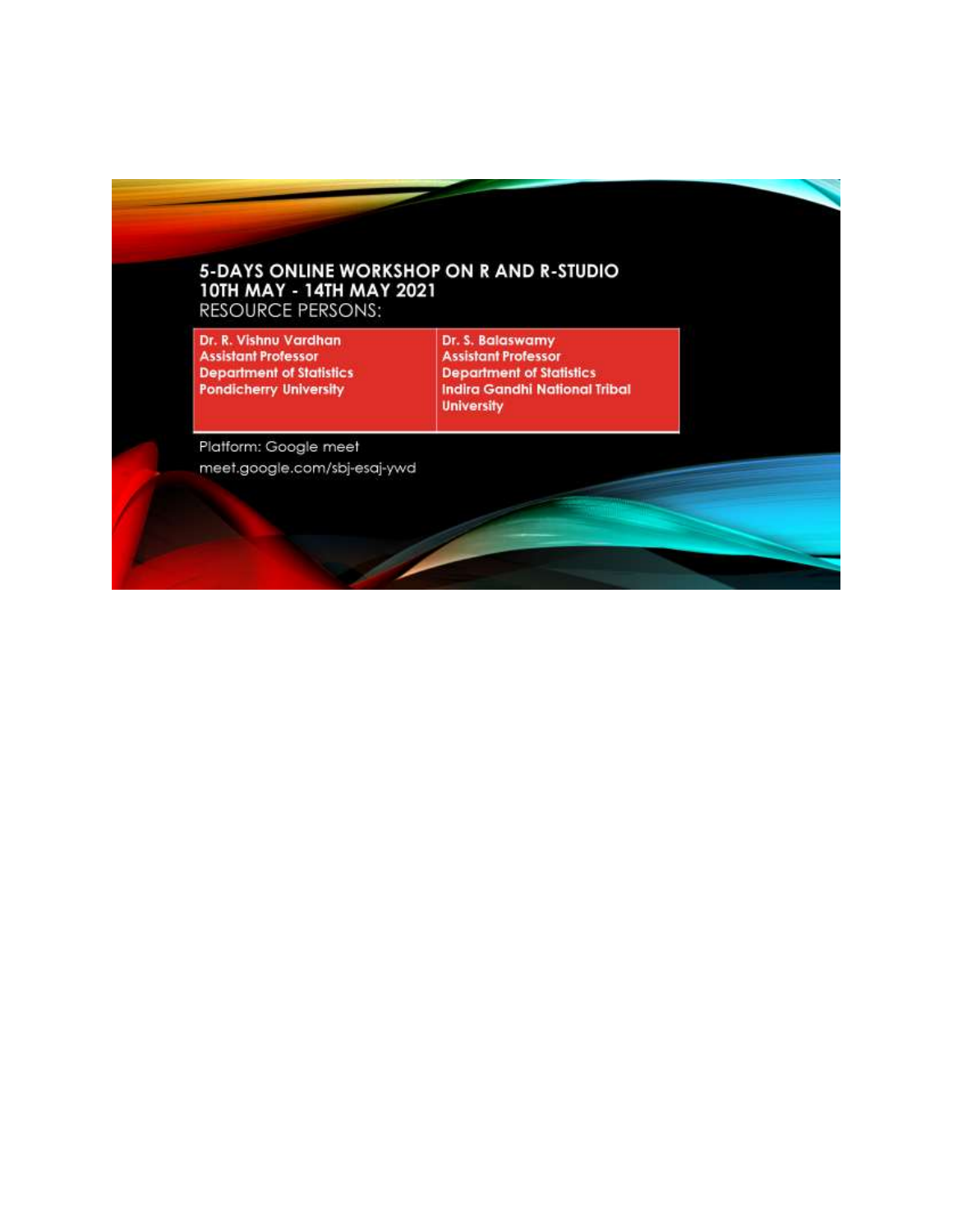## **Department of Psychology Bangalore Bannerghatta Road Campus CHRIST (Deemed to be) University**

| Title of the event          | 5-Days Online Workshop On R and R-Studio |
|-----------------------------|------------------------------------------|
|                             | (Faculty Development Programme - 2021)   |
| Event date                  | 10th May - 14th May 2021                 |
| <b>Event</b> location       | <b>Online (Google Meet)</b>              |
| Time duration of the event  | 3-5 pm (two hours)                       |
| <b>Organizing Secretary</b> | Dr. Rameshbabu Tamarana                  |
| Number of faculty attended  | 11                                       |
| Name of the Resource        | Dr. R. Vishnu Vardhan                    |
| Persons                     | <b>Assistant Professor</b>               |
|                             | Department of Statistics                 |
|                             | Pondicherry University                   |
|                             | Pondicherry - 605014                     |
|                             | Email: vvardhan.sta@pondiuni.edu.in      |
|                             | Dr. S. Balaswamy                         |
|                             | <b>Assistant Professor</b>               |
|                             | Department of Statistics                 |
|                             | Indira Gandhi National Tribal University |
|                             | Lalapur, Amarkantak - 484 886            |
|                             | Email: balaswamy@igntu.ac.in             |

## **The objective of the event**

The five-day online workshop on R and R-studio aimed to enable faculty participants to analyze data using R and R-Studio and its application in downstream psychological data analysis. Successful completion of this workshop provided participants with practical knowledge of R and R studio statistical programming language usage in data analysis.

## **Workshop highlights**

As part of the Faculty Development Programme – 2021, the five-day online workshop on R and R-Studio was conducted for the faculty of the Department of Psychology, Christ (Deemed to be University) Bannerghatta Road and Kengeri Campuses. The sessions were held for two hours for five days.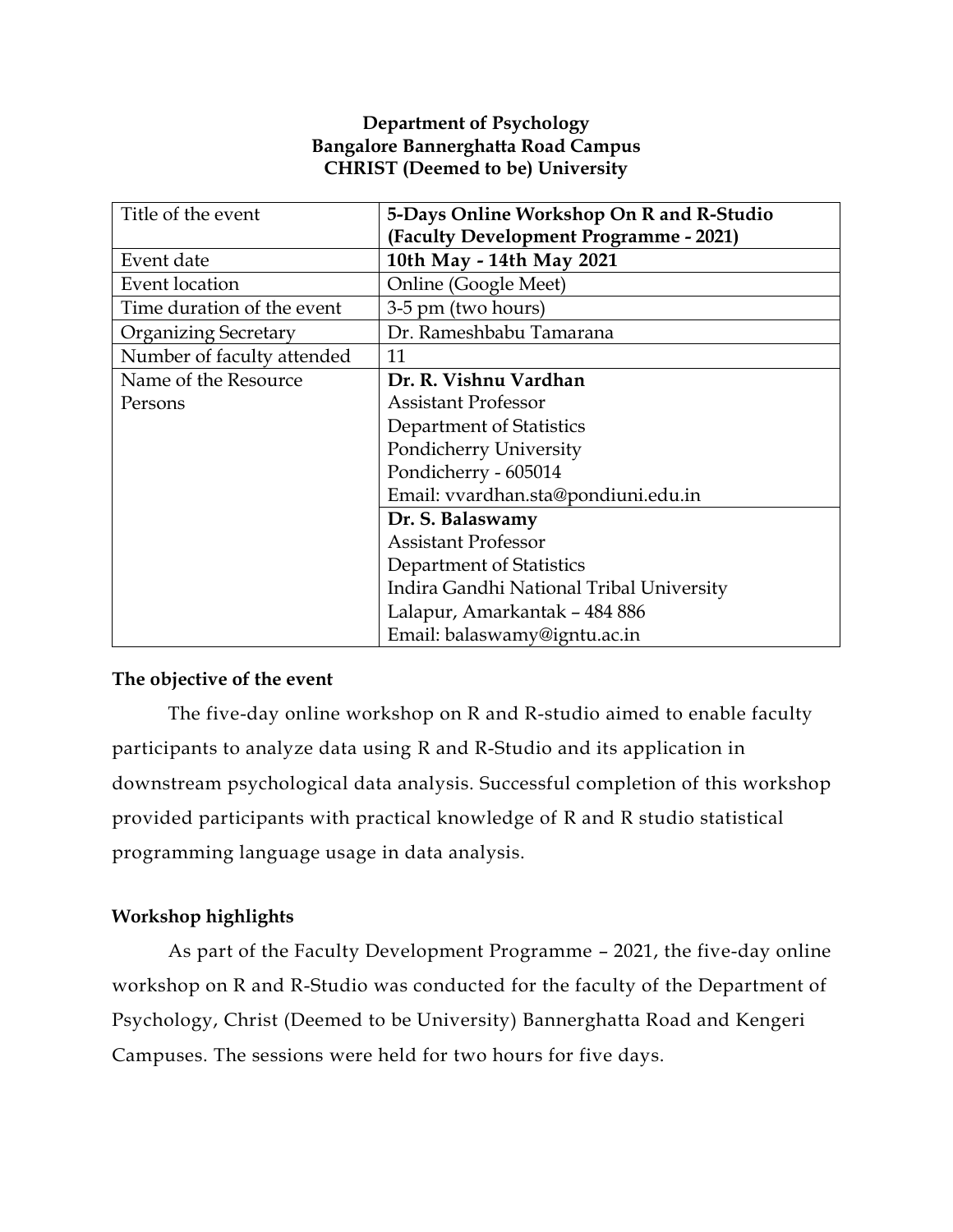The workshop started on Day-1 with the installation of R and R-studio and further discussed how to handle different types of data followed by writing custom functions, passing parameters etc. Dr. S. Balaswamy conducted the Day-1 session.

On Day-2, the workshop started with basic data analysis and continued with data cleaning and how to perform summary statistics in R and R-Studio was discussed. Dr. S. Balaswamy handled the Day-2 session. On Day-3, the workshop started with descriptive statistics and further continued with the graphical representation of the data and correlation analysis.

On Day-4, the session was handled by Dr. R. Vishnu Vardhan. The session started with how to choose correct statistics based on study variables was discussed. The session continued with performing inferential statistics like t-tests, One-way ANOVA, Two-way ANOVA, and MANOVA in R and R-Studio.

On Day-5, the session started with how to perform cluster analysis using R and R-Studio programming languages, followed by factor analysis and structural equation modeling. Dr. R. Vishnu Vardhan handled the Day-5 session. The workshop was concluded with vote of thanks by Dr. V. Ram Kumar.

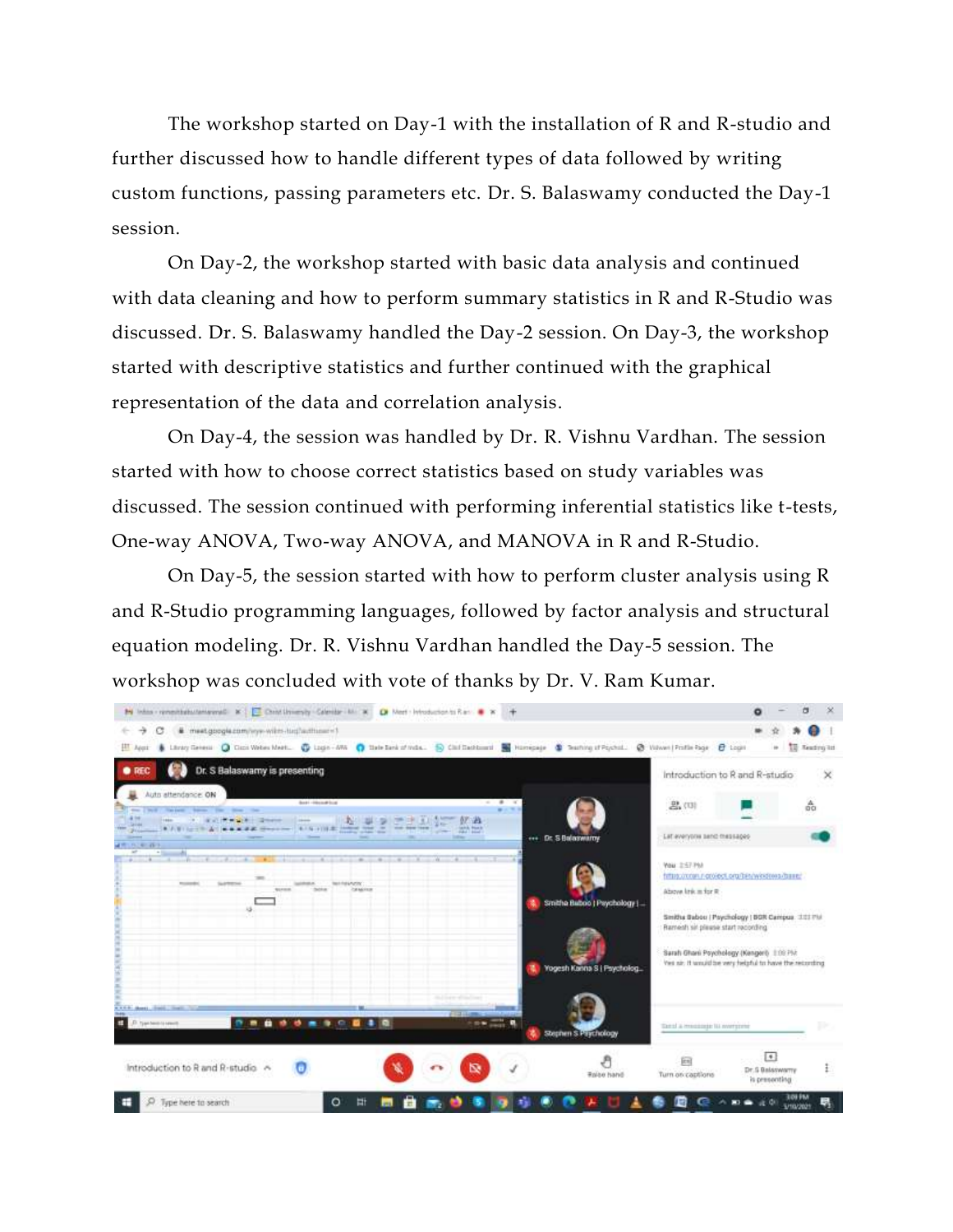